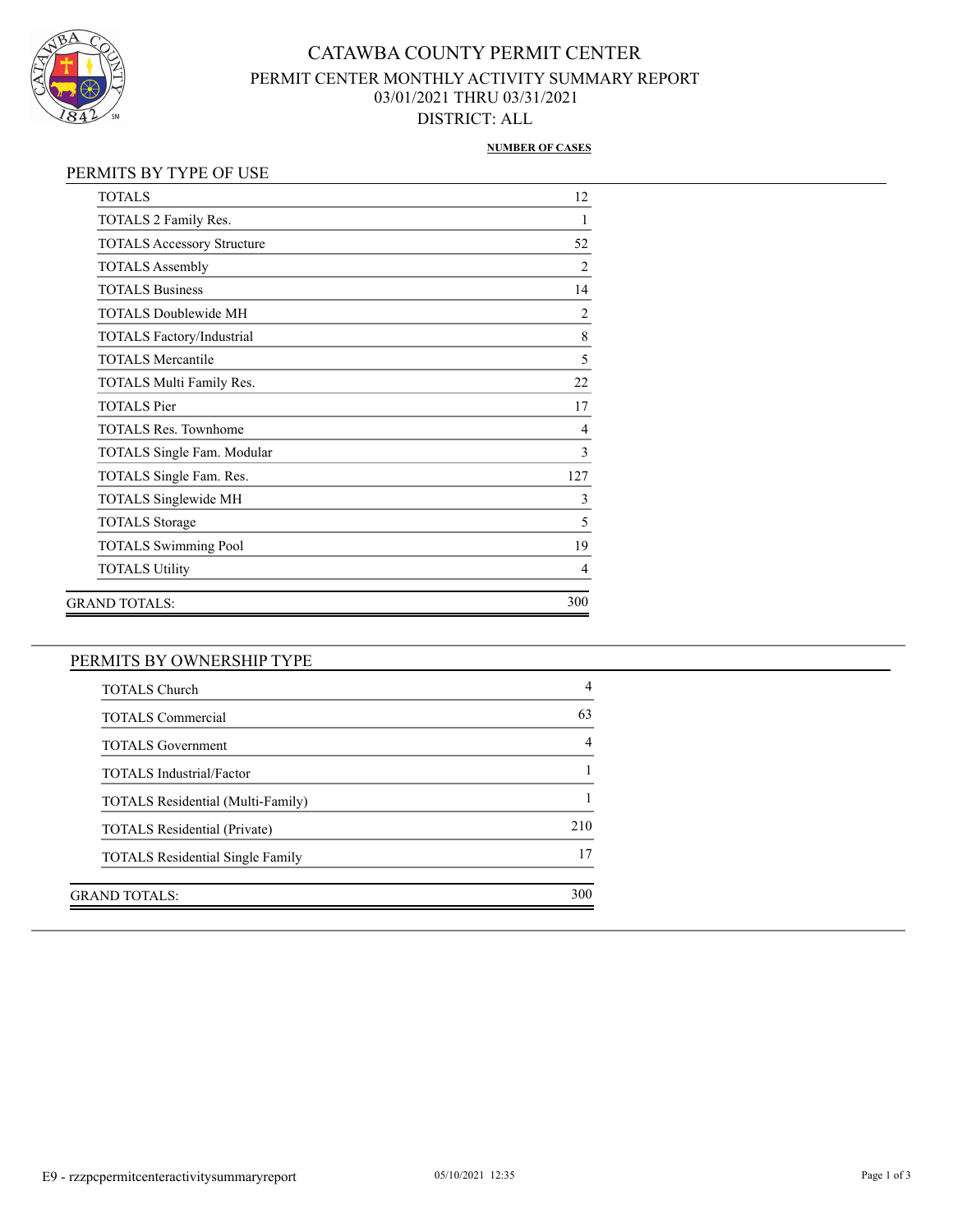

## CATAWBA COUNTY PERMIT CENTER PERMIT CENTER MONTHLY ACTIVITY SUMMARY REPORT 03/01/2021 THRU 03/31/2021 DISTRICT: ALL

#### **NUMBER OF CASES**

| PERMIT ISSUED                   |       |
|---------------------------------|-------|
| <b>TOTAL Building ISSUED</b>    | 284   |
| <b>TOTAL Electrical ISSUED</b>  | 453   |
| <b>TOTAL Mechanical ISSUED</b>  | 241   |
| <b>TOTAL Mobile Home ISSUED</b> | 13    |
| <b>TOTAL Plumbing ISSUED</b>    | 152   |
| <b>TOTAL Sign ISSUED</b>        | 12    |
| TOTAL PERMITS ISSUED:           | 1,155 |

Number of Violation cases entered for Building Inspections

TOTAL

GRAND TOTAL

#### PLAN REVIEW TOTALS SUMMARY

| <b>TOTALS Standard Plan Review</b> |  |
|------------------------------------|--|
|                                    |  |
| GRAND TOTALS:                      |  |
|                                    |  |

| PERMITS PLANNING & ZONING               |     |
|-----------------------------------------|-----|
| <b>TOTALS Zoning Authorization (NR)</b> |     |
| TOTALS Zoning Authorization (R)         | 129 |
| <b>GRAND TOTALS:</b>                    |     |

### FIRE MARSHAL'S OFFICE

TOTALS

#### GRAND TOTALS:

Maximum Occupany Certificates Issued

|  | PERMITS BY WORK CLASS FOR ENVIRONMENTAL HEALTH |  |
|--|------------------------------------------------|--|
|  |                                                |  |

| <b>TOTALS Abandonment</b>             |                         |
|---------------------------------------|-------------------------|
| <b>TOTALS Building Permit Related</b> |                         |
| <b>TOTALS Client Request</b>          | $\mathcal{D}_{1}^{(1)}$ |
| <b>TOTALS Expansion</b>               |                         |
| TOTALS New Septic                     | 89                      |
| <b>TOTALS New Well</b>                | 19                      |
| TOTALS Other                          | 3                       |